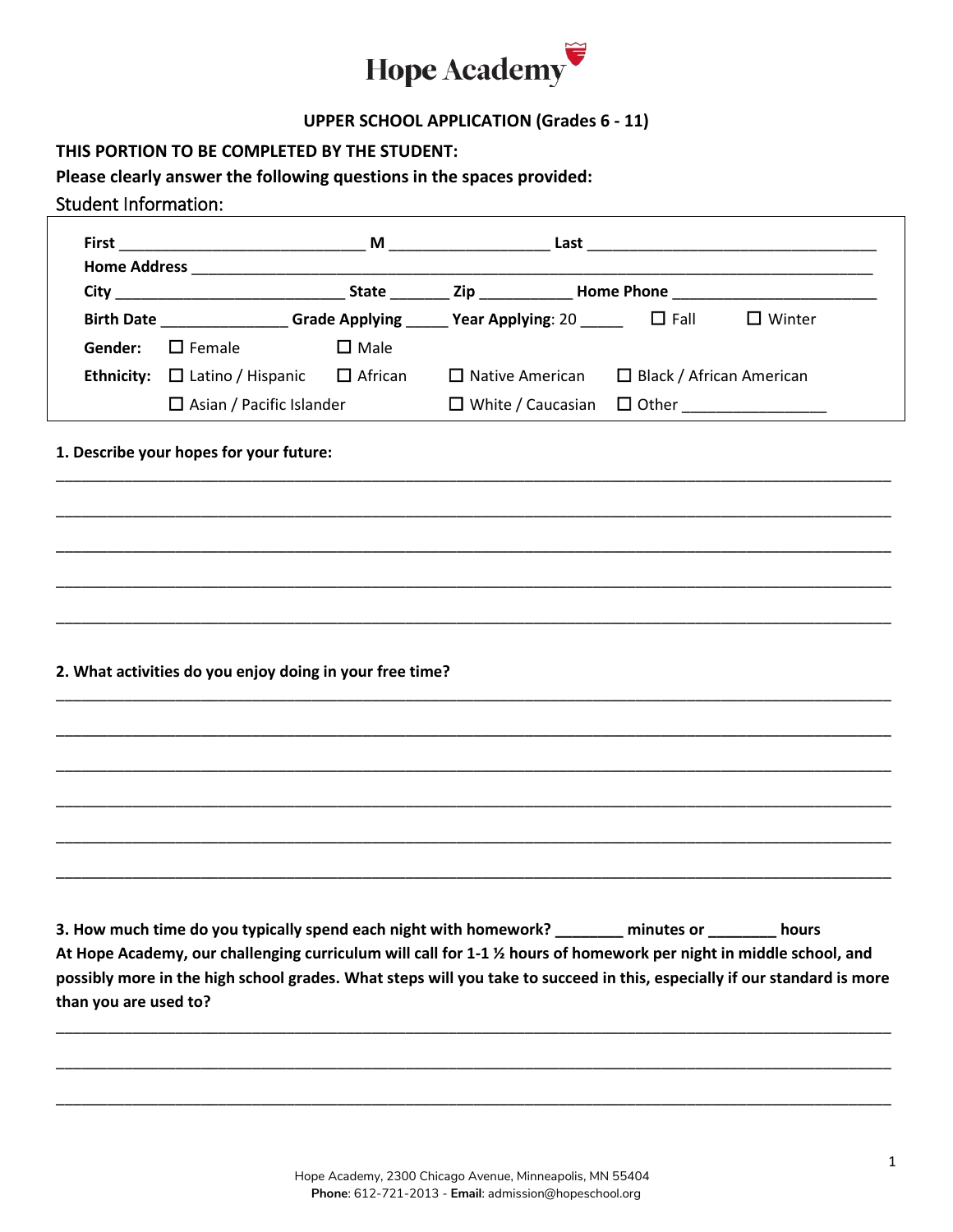

4. What will it mean for you to attend a school dedicated to training students in the way of Jesus Christ?

5. How would you like to grow in this next school year?

6. What extracurricular activities would you like to be involved in at Hope Academy?

7. What most excites you about potentially attending Hope Academy, and what least excites you?